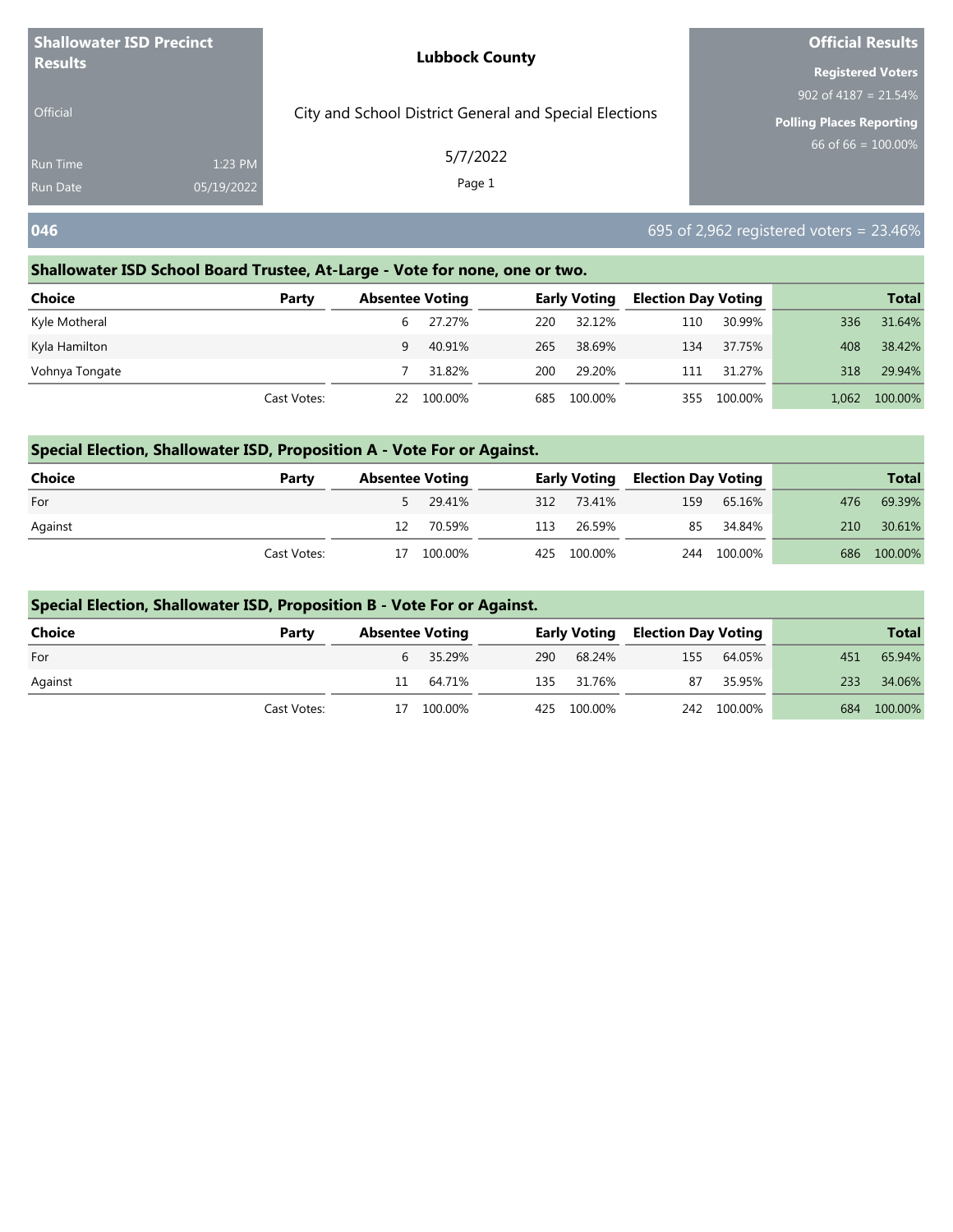| <b>Shallowater ISD Precinct</b> |            | <b>Lubbock County</b>                                  | <b>Official Results</b>         |
|---------------------------------|------------|--------------------------------------------------------|---------------------------------|
| <b>Results</b>                  |            |                                                        | <b>Registered Voters</b>        |
|                                 |            |                                                        | 902 of 4187 = $21.54\%$         |
| <b>Official</b>                 |            | City and School District General and Special Elections | <b>Polling Places Reporting</b> |
| Run Time                        | 1:23 PM    | 5/7/2022                                               | 66 of $66 = 100.00\%$           |
| <b>Run Date</b>                 | 05/19/2022 | Page 2                                                 |                                 |

# **102** 92 of 385 registered voters = 23.90%

## **Shallowater ISD School Board Trustee, At-Large - Vote for none, one or two.**

| <b>Choice</b>  | Party       | <b>Absentee Voting</b> |          |    | <b>Early Voting</b> | <b>Election Day Voting</b> |         |     | <b>Total</b> |
|----------------|-------------|------------------------|----------|----|---------------------|----------------------------|---------|-----|--------------|
| Kyle Motheral  |             |                        | 0.00%    | 26 | 27.96%              | 17                         | 38.64%  | 43  | 31.39%       |
| Kyla Hamilton  |             |                        | $0.00\%$ | 35 | 37.63%              | 16                         | 36.36%  | 51  | 37.23%       |
| Vohnya Tongate |             |                        | $0.00\%$ | 32 | 34.41%              | 11                         | 25.00%  | 43  | 31.39%       |
|                | Cast Votes: |                        | 0.00%    | 93 | 100.00%             | 44                         | 100.00% | 137 | 100.00%      |

## **Special Election, Shallowater ISD, Proposition A - Vote For or Against.**

| Choice  | Party       | <b>Absentee Voting</b> |           |            | <b>Early Voting Election Day Voting</b> |            |    | <b>Total</b> |
|---------|-------------|------------------------|-----------|------------|-----------------------------------------|------------|----|--------------|
| For     |             |                        | 0.00%     | 43 70.49%  | 19                                      | 65.52%     | 62 | 67.39%       |
| Against |             |                        | 2 100.00% | 18 29.51%  | 10                                      | 34.48%     | 30 | 32.61%       |
|         | Cast Votes: |                        | 2 100.00% | 61 100.00% |                                         | 29 100.00% |    | 92 100.00%   |

## **Special Election, Shallowater ISD, Proposition B - Vote For or Against.**

| Choice  | Party       | <b>Absentee Voting</b> |           | <b>Early Voting</b> | , Election Day Voting |            |    | <b>Total</b> |
|---------|-------------|------------------------|-----------|---------------------|-----------------------|------------|----|--------------|
| For     |             |                        | $0.00\%$  | 38 62.30%           | 17                    | 58.62%     | 55 | 59.78%       |
| Against |             |                        | 2 100.00% | 23 37.70%           |                       | 12 41.38%  | 37 | 40.22%       |
|         | Cast Votes: |                        | 2 100.00% | 61 100.00%          |                       | 29 100.00% |    | 92 100.00%   |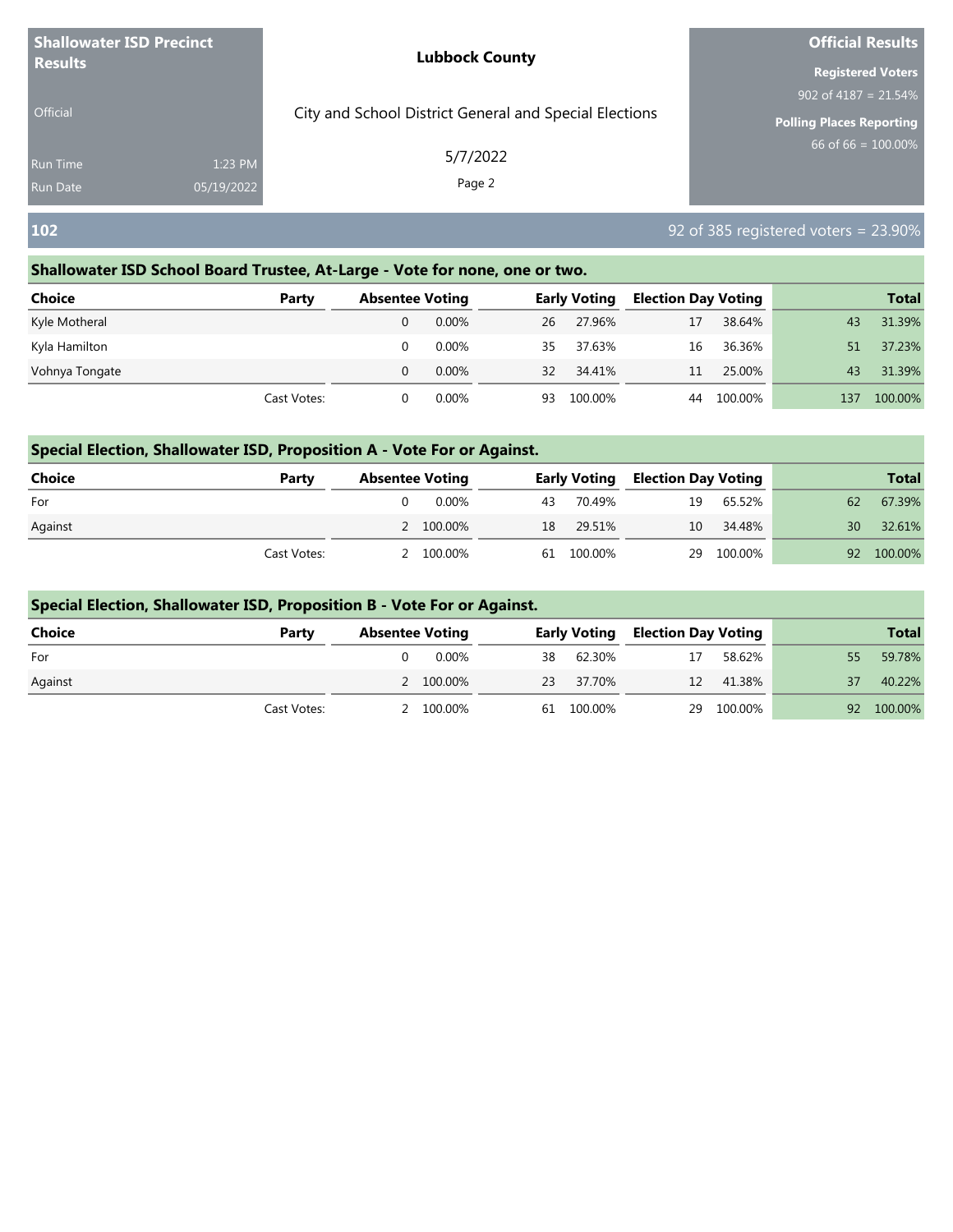| <b>Shallowater ISD Precinct</b> |            | <b>Lubbock County</b>                                  | <b>Official Results</b>         |
|---------------------------------|------------|--------------------------------------------------------|---------------------------------|
| <b>Results</b>                  |            |                                                        | <b>Registered Voters</b>        |
|                                 |            |                                                        | 902 of 4187 = $21.54\%$         |
| <b>Official</b>                 |            | City and School District General and Special Elections | <b>Polling Places Reporting</b> |
| Run Time                        | 1:23 PM    | 5/7/2022                                               | 66 of 66 = $100.00\%$           |
| Run Date                        | 05/19/2022 | Page 3                                                 |                                 |

# **135** 3 of 28 registered voters = 10.71%

## **Shallowater ISD School Board Trustee, At-Large - Vote for none, one or two.**

| <b>Choice</b>  | Party       | <b>Absentee Voting</b> |          | <b>Early Voting</b> | <b>Election Day Voting</b> |          | <b>Total</b> |
|----------------|-------------|------------------------|----------|---------------------|----------------------------|----------|--------------|
| Kyle Motheral  |             |                        | $0.00\%$ | $0.00\%$            |                            | $0.00\%$ | 0.00%        |
| Kyla Hamilton  |             |                        | 0.00%    | 50.00%              |                            | 0.00%    | 33.33%       |
| Vohnya Tongate |             |                        | $0.00\%$ | 50.00%              |                            | 100.00%  | 66.67%       |
|                | Cast Votes: |                        | $0.00\%$ | 2 100.00%           |                            | 100.00%  | 100.00%      |

## **Special Election, Shallowater ISD, Proposition A - Vote For or Against.**

| <b>Choice</b> | Party       | <b>Absentee Voting</b> |          |          |           | <b>Early Voting Election Day Voting</b> |           | <b>Total</b> |
|---------------|-------------|------------------------|----------|----------|-----------|-----------------------------------------|-----------|--------------|
| For           |             |                        | $0.00\%$ |          | 2 100.00% |                                         | 1 100.00% | 100.00%      |
| Against       |             |                        | $0.00\%$ | $\Omega$ | 0.00%     |                                         | $0.00\%$  | 0.00%        |
|               | Cast Votes: |                        | 0.00%    |          | 2 100.00% |                                         | 100.00%   | 100.00%      |

## **Special Election, Shallowater ISD, Proposition B - Vote For or Against.**

| <b>Choice</b> | Party       | <b>Absentee Voting</b> |          |           | <b>Early Voting Election Day Voting</b> |           | <b>Total</b> |
|---------------|-------------|------------------------|----------|-----------|-----------------------------------------|-----------|--------------|
| For           |             |                        | 0.00%    | 2 100.00% |                                         | 1 100.00% | 100.00%      |
| Against       |             |                        | $0.00\%$ | 0.00%     |                                         | 0.00%     | 0.00%        |
|               | Cast Votes: |                        | 0.00%    | 2 100.00% |                                         | 1 100.00% | 100.00%      |